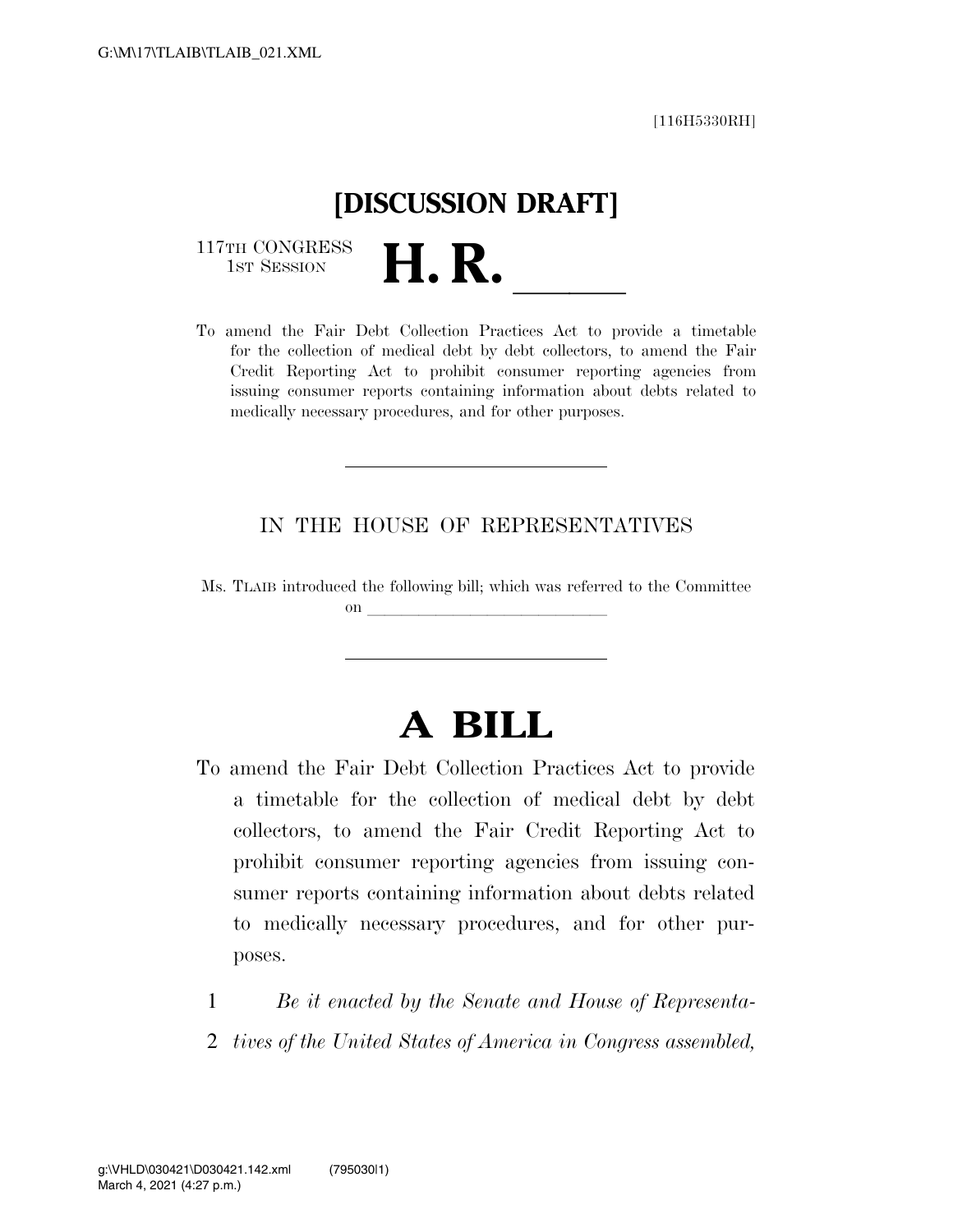$\mathfrak{D}$ 

#### **SECTION 1. SHORT TITLE.**

 This Act may be cited as the ''Consumer Protection for Medical Debt Collections Act''.

### **SEC. 2. AMENDMENTS TO THE FAIR DEBT COLLECTION PRACTICES ACT.**

 (a) DEFINITION.—Section 803 of the Fair Debt Col- lection Practices Act (15 U.S.C. 1692a) is amended by adding at the end the following:

 ''(9) The term 'medical debt' means a debt arising from the receipt of medical services, 11 products, or devices.".

 (b) UNFAIR PRACTICES.—Section 808 of the Fair Debt Collection Practices Act (15 U.S.C. 1692f) is amend-ed by adding at the end the following:

 ''(9) Engaging in activities to collect or at- tempting to collect a medical debt owed or due or asserted to be owed or due by a consumer, before the end of the 2-year period beginning on the date that the first payment with respect 20 to such medical debt is due.".

 **SEC. 3. PROHIBITION ON CONSUMER REPORTING AGEN- CIES REPORTING CERTAIN MEDICAL DEBT.**  (a) DEFINITION.—Section 603 of the Fair Credit Re-

 porting Act (15 U.S.C. 1681a) is amended by adding at the end the following: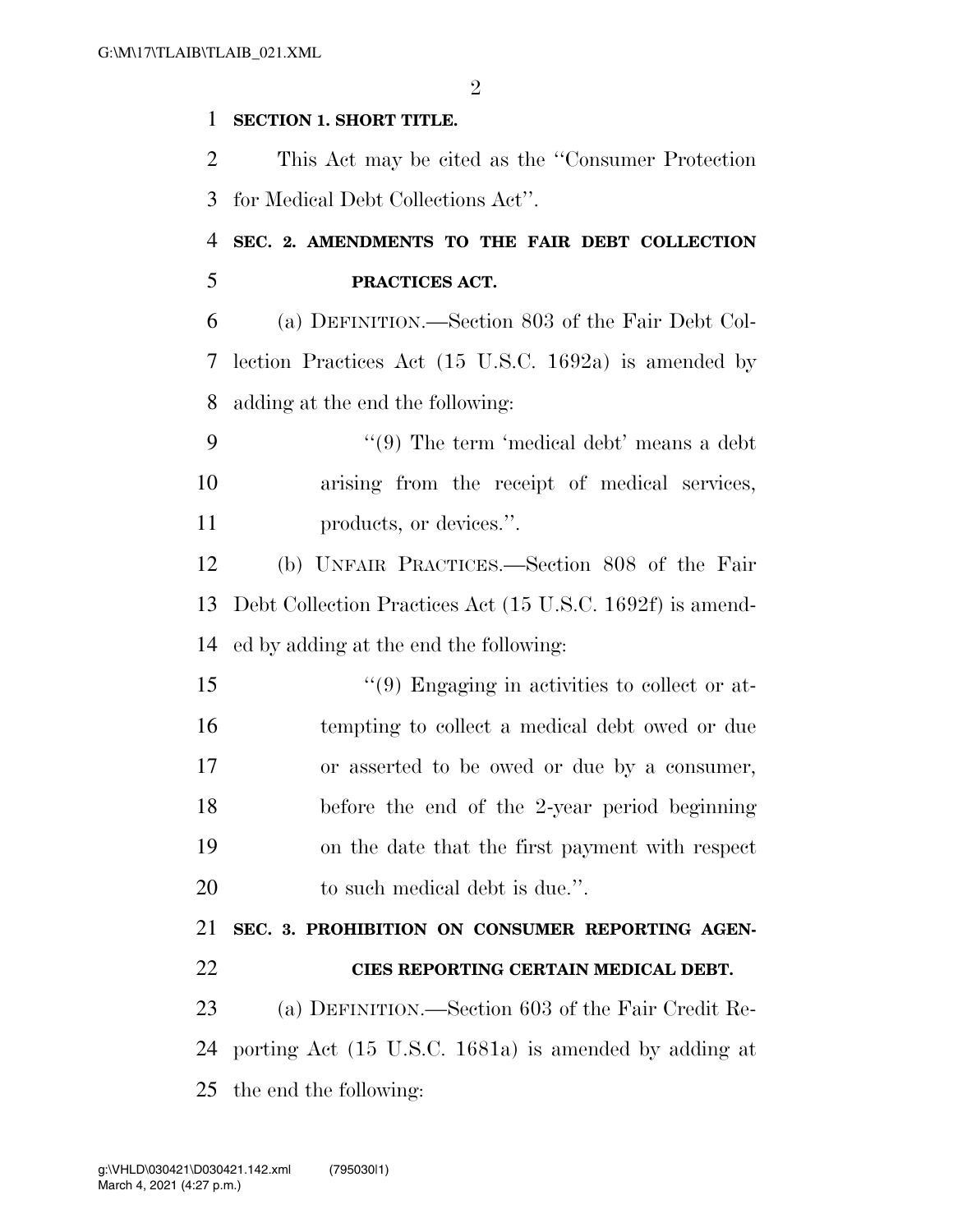| $\mathbf{1}$   | "(bb) MEDICAL DEBT.—The term 'medical debt'                        |
|----------------|--------------------------------------------------------------------|
| $\overline{2}$ | means a debt arising from the receipt of medical services,         |
| 3              | products, or devices.                                              |
| $\overline{4}$ | "(ee) MEDICALLY NECESSARY PROCEDURE.—The                           |
| 5              | term 'medically necessary procedure' means—                        |
| 6              | $\lq(1)$ health care services or supplies needed to                |
| 7              | diagnose or treat an illness, injury, condition, dis-              |
| 8              | ease, or its symptoms and that meet accepted stand-                |
| 9              | ards of medicine; and                                              |
| 10             | $\lq(2)$ health care to prevent illness or detect ill-             |
| 11             | ness at an early stage, when treatment is likely to                |
| 12             | work best (including preventive services such as pap               |
| 13             | tests, flu shots, and screening mammograms).".                     |
| 14             | (b) IN GENERAL.—Section $605(a)$ of the Fair Credit                |
| 15             | Reporting Act $(15 \text{ U.S.C. } 1681c(a))$ is amended by adding |
| 16             | at the end the following new paragraphs:                           |
| 17             | $\lq(9)$ Any information related to a debt arising                 |
| 18             | from a medically necessary procedure.                              |
| 19             | $\degree$ (10) Any information related to a medical                |
| <b>20</b>      | debt, if the date on which such debt was placed for                |
| 21             | collection, charged to profit or loss, or subjected to             |
| <u>22</u>      | any similar action antedates the report by less than               |
| 23             | 365 calendar days.".                                               |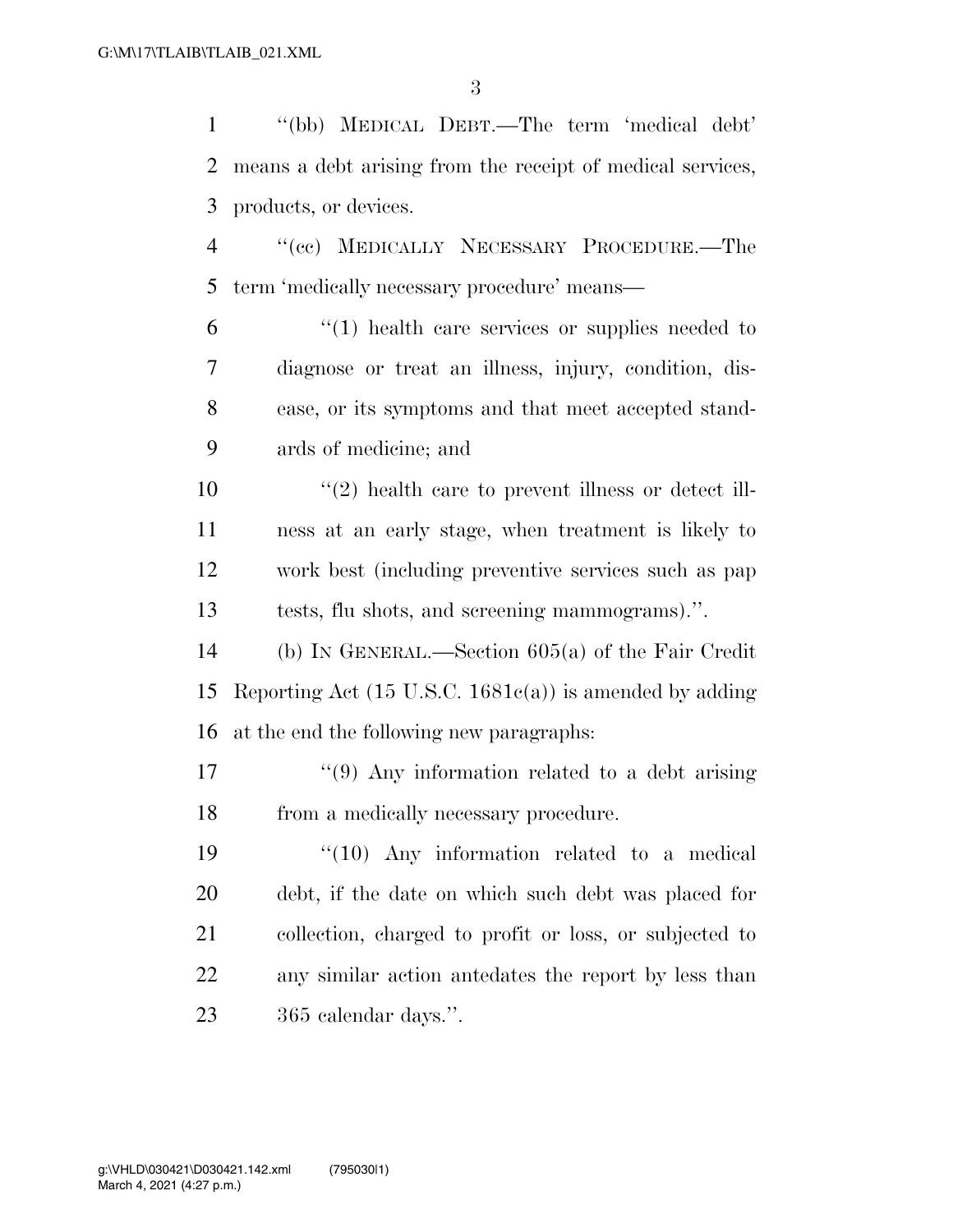|               | SEC. 4. REQUIREMENTS FOR FURNISHERS OF MEDICAL                              |
|---------------|-----------------------------------------------------------------------------|
| - 2           | DEBT INFORMATION.                                                           |
| $\mathcal{E}$ | (a) ADDITIONAL NOTICE REQUIREMENTS FOR MED-                                 |
|               | 4 ICAL DEBT.—Section 623 of the Fair Credit Reporting                       |
|               | 5 Act $(15 \text{ U.S.C. } 1681\text{s-}2)$ is amended by adding at the end |

the following:

 ''(f) ADDITIONAL NOTICE REQUIREMENTS FOR MED- ICAL DEBT.—Before furnishing information regarding a medical debt of a consumer to a consumer reporting agen- cy, the person furnishing the information shall send a statement to the consumer that includes the following:

12  $\frac{1}{2}$   $\frac{1}{2}$   $\frac{1}{2}$  A notification that the medical debt—

13 ''(A) may not be included on a consumer report made by a consumer reporting agency until the later of the date that is 365 days after—

17 ''(i) the date on which the person 18 sends the statement:

 $\frac{1}{2}$  ''(ii) with respect to the medical debt of a borrower demonstrating hardship, a date determined by the Director of the Bu-reau; or

23 ''(iii) the date described under section 24 605(a)(10); and

25 "'(B) may not ever be included on a con-sumer report made by a consumer reporting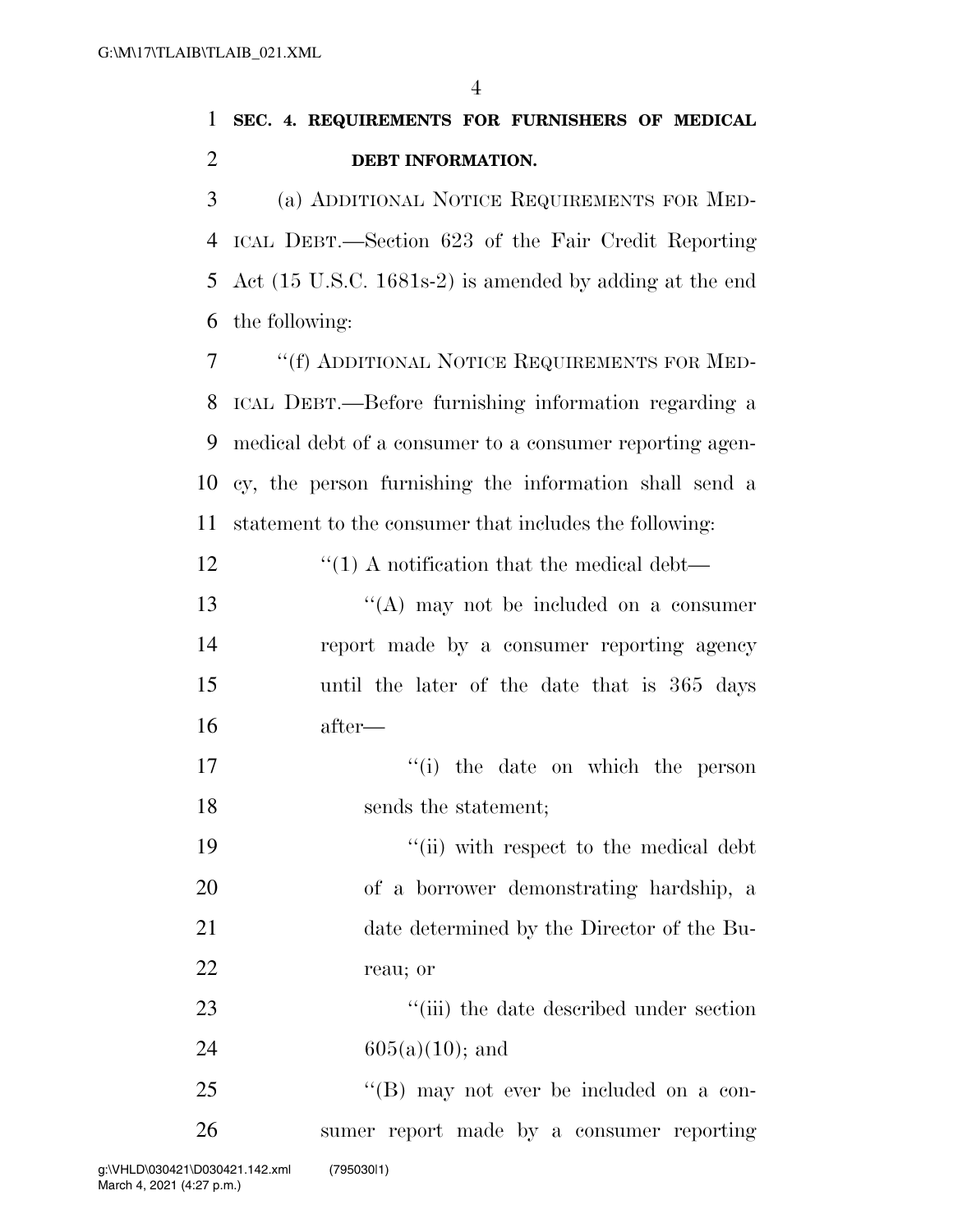| $\mathbf{1}$   | agency, if the medical debt arises from a medi-             |
|----------------|-------------------------------------------------------------|
| $\overline{2}$ | cally necessary procedure.                                  |
| 3              | $\lq(2)$ A notification that, if the debt is settled or     |
| $\overline{4}$ | paid by the consumer or an insurance company be-            |
| 5              | fore the end of the period described under paragraph        |
| 6              | $(1)(A)$ , the debt may not be reported to a consumer       |
| 7              | reporting agency.                                           |
| 8              | $\cdot\cdot\cdot(3)$ A notification that the consumer may—  |
| 9              | "(A) communicate with an insurance com-                     |
| 10             | pany to determine coverage for the debt; or                 |
| 11             | $\lq\lq$ (B) apply for financial assistance.".              |
| 12             | (b) FURNISHING OF MEDICAL DEBT INFORMA-                     |
| 13             | TION.—Section 623 of the Fair Credit Reporting Act (15      |
| 14             | U.S.C. $1681s-2$ , as amended by subsection (a), is further |
| 15             | amended by adding at the end the following:                 |
| 16             | "(g) FURNISHING OF MEDICAL DEBT INFORMA-                    |
| 17             | TION.                                                       |
| 18             | "(1) PROHIBITION ON REPORTING DEBT RE-                      |
| 19             | LATED TO MEDICALLY NECESSARY PROCEDURES.-                   |
| 20             | No person shall furnish any information to a con-           |
| 21             | sumer reporting agency regarding a debt arising             |
| 22             | from a medically necessary procedure.                       |
| 23             | "(2) TREATMENT OF OTHER MEDICAL DEBT IN-                    |
| 24             | FORMATION.—With respect to a medical debt not               |
| 25             | described under paragraph (1), no person shall fur-         |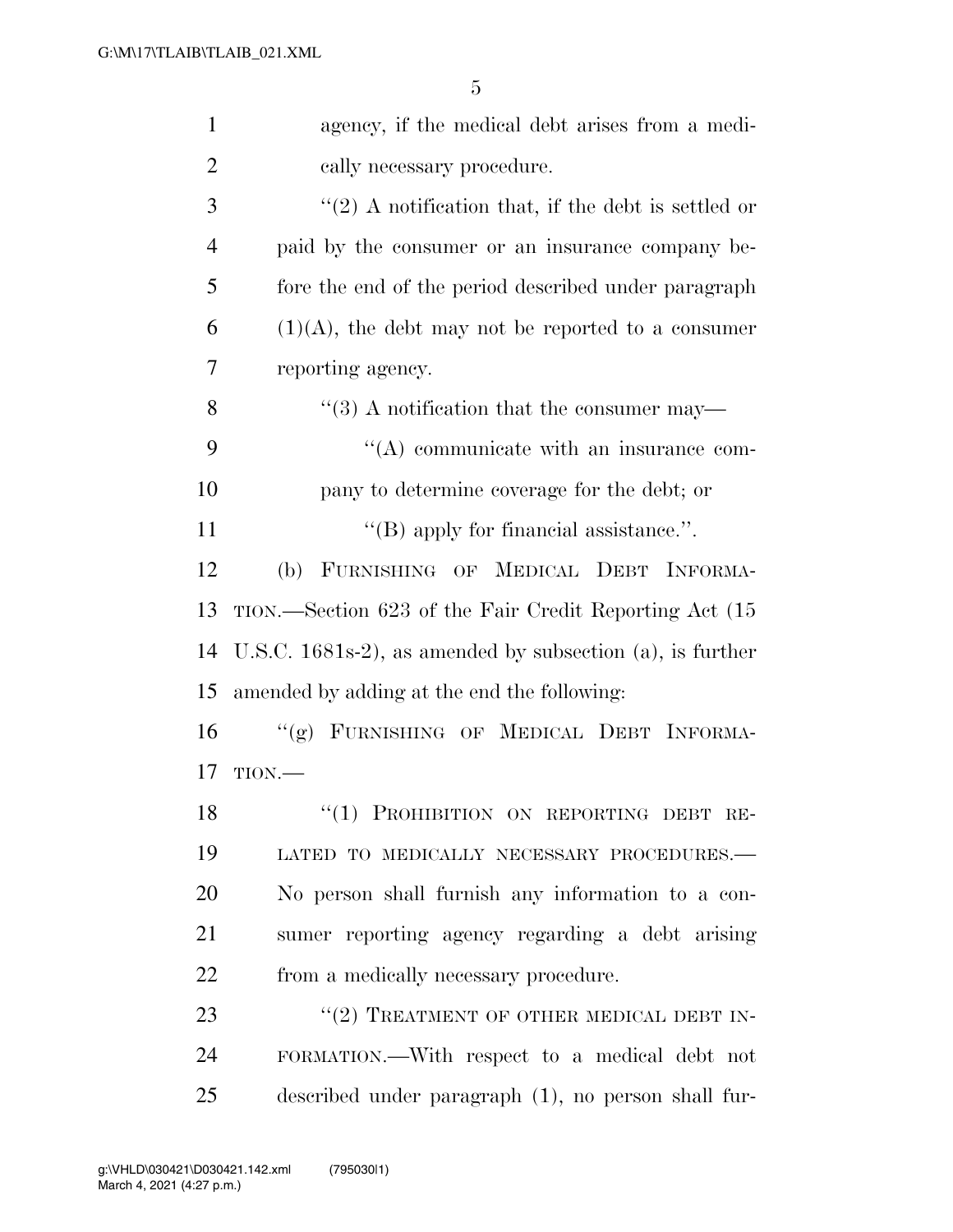| $\mathbf{1}$   | nish any information to a consumer reporting agen-    |
|----------------|-------------------------------------------------------|
| $\overline{2}$ | cy regarding such debt before the end of the 365-     |
| 3              | day period beginning on the later of—                 |
| $\overline{4}$ | "(A) the date on which the person sends               |
| 5              | the statement described under subsection (f) to       |
| 6              | the consumer;                                         |
| 7              | $\lq\lq (B)$ with respect to the medical debt of a    |
| 8              | borrower demonstrating hardship, a date deter-        |
| 9              | mined by the Director of the Bureau; or               |
| 10             | $\lq\lq$ (C) the date described in section            |
| 11             | $605(a)(10)$ .                                        |
| 12             | "(3) TREATMENT OF SETTLED OR PAID MED-                |
| 13             | ICAL DEBT.—With respect to a medical debt not de-     |
| 14             | scribed under paragraph (1), no person shall furnish  |
| 15             | any information to a consumer reporting agency re-    |
| 16             | garding such debt if the debt is settled or paid by   |
| 17             | the consumer or an insurance company before the       |
| 18             | end of the 365-day period described under para-       |
| 19             | $graph(2)$ .                                          |
| 20             | (4)<br>BORROWER DEMONSTRATING HARDSHIP                |
| 21             | DEFINED.—In this subsection, and with respect to a    |
| 22             | medical debt, the term 'borrower demonstrating        |
| 23             | hardship' means a borrower or a class of borrowers    |
| 24             | who, as determined by the Director of the Bureau,     |
| 25             | is facing or has experienced unusual extenuating life |